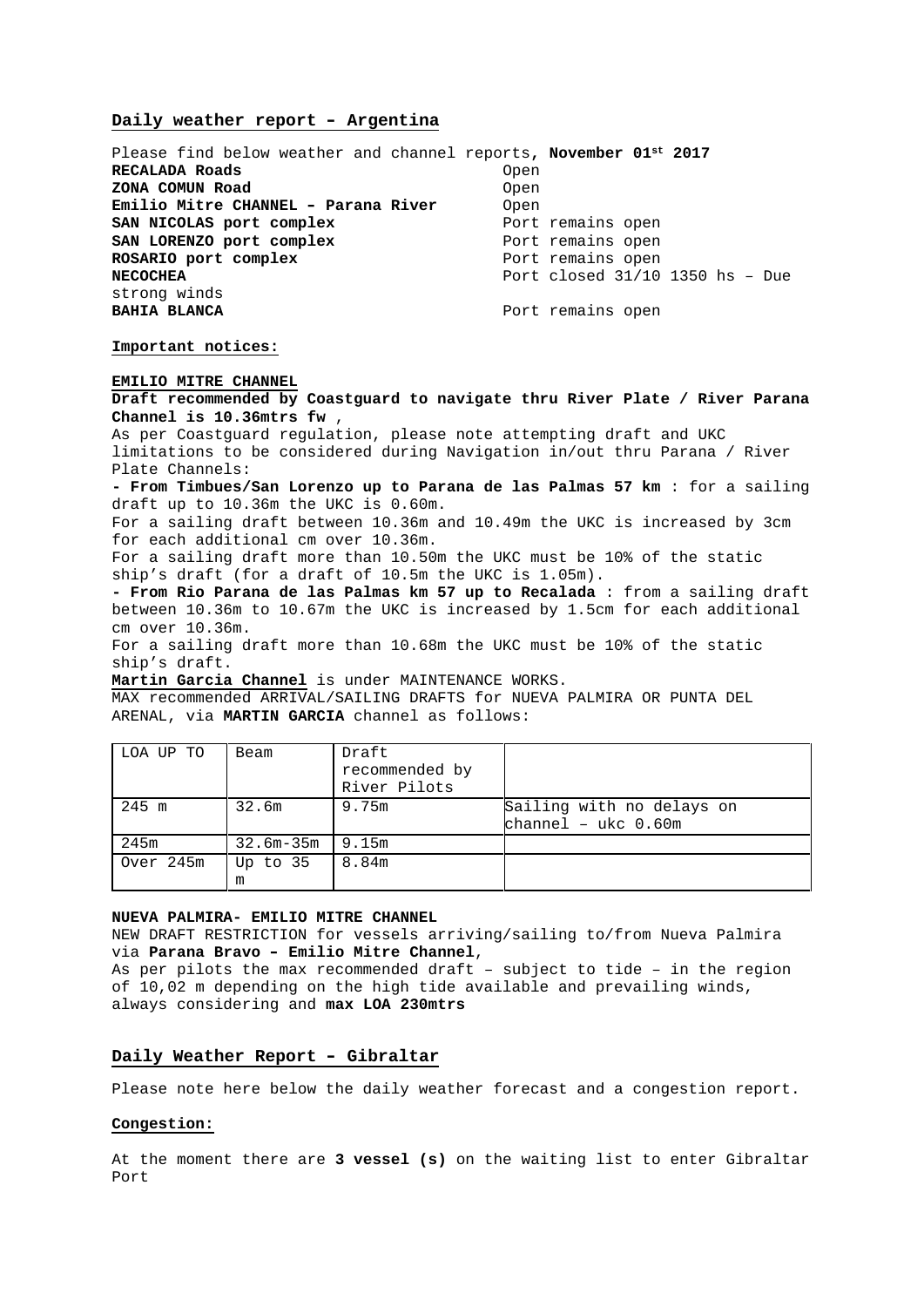Qte

Dear agent,

A change has been made to the waiting list. Please see the updated list below. Waiting Please note: Only the initial reason for delay is shown. Vessel movements are subject to weather conditions, bunker barge readiness and unforeseen circumstances. The Gibraltar Port Authority reserves the right to change the order of vessel entry with operational requirements. **Vessel Reason for delay**

| BW Shinano (IMO 9506069)           | No space is available for vessel |
|------------------------------------|----------------------------------|
| Antarctic (IMO 9315185)            | No space is available for vessel |
| BW GDF Suez Brussels (IMO 9368314) | No space is available for vessel |

Gibraltar Port Authority

# **Weather & Tide**

| <b>Weather Warnings:</b><br>There are no warnings in force.                                                                                             |         |      |            |                                                                                                                                                                         |
|---------------------------------------------------------------------------------------------------------------------------------------------------------|---------|------|------------|-------------------------------------------------------------------------------------------------------------------------------------------------------------------------|
| <b>TODAY</b><br><b>Wednesday 1st Nov</b><br>Local Time<br>09:38                                                                                         | Weather | Wind | Visibility | NEXT HIGH WATERS GIBRALTAR<br>12:10 LOCAL TIME AND 00:36 (WEDNESDAY)<br>LOCAL TIME<br>NEXT LOW WATERS GIBRALTAR<br>18:07 LOCAL TIME AND 06:26 (WEDNESDAY)<br>LOCAL TIME |
|                                                                                                                                                         |         |      |            |                                                                                                                                                                         |
| HERE IS THE FORECAST FOR INSHORE WATERS WITHIN 5 NM OF GIBRALTAR VALID UNTIL 0800 LOCAL TIME Wednesday.<br><b>ISSUED BY THE MET OFFICE IN GIBRALTAR</b> |         |      |            |                                                                                                                                                                         |

# **Daily Weather Report - Russia – Primorsk and Ust Luga**

-------------------------------------------

Please find herewith daily weather report for the port of Primorsk and Ust Luga

FYI: PLS NOTE WEATHER FORECAST AT PRIMORSK:

DATE TEMP.,C WIND, M/S (DAY/NIGHT) (MIN/MAX GUSTS)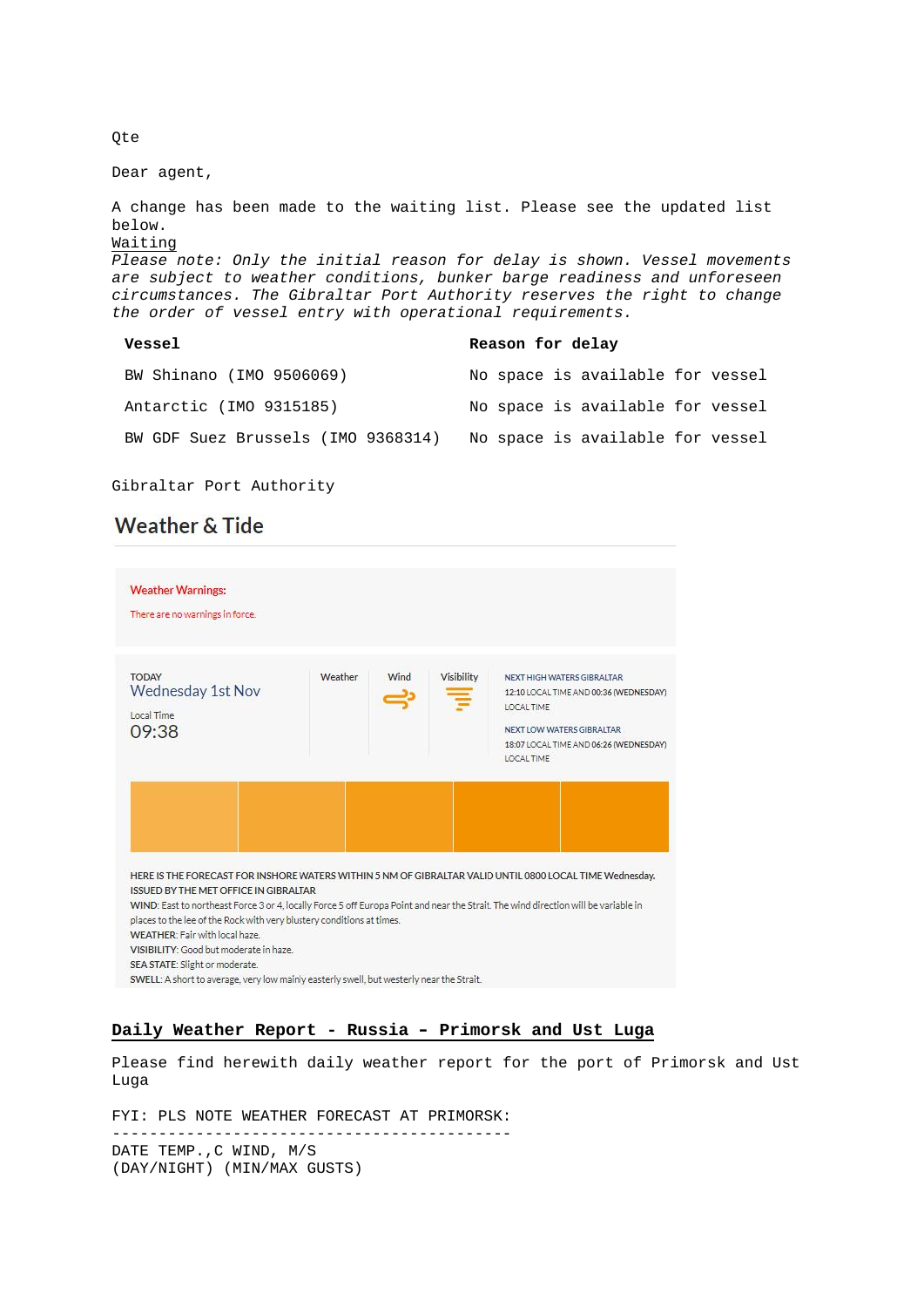01/11/2017 +1...-3 6 N / 8 NW 02/11/2017 +3...-6 4 N / 6 E 03/11/2017 +3...-5 4 N / 6 NW

FYI: PLS NOTE WEATHER FORECAST AT UST-LUGA: -------------------------------------------

DATE TEMP.,C WIND, M/S (DAY/NIGHT) (MIN/MAX GUSTS) 01/11/2017 +1...-1 6 NW/10 NW 02/11/2017 +1...-1 4 SE/ 7 SE 03/11/2017 +2...-1 2 NW /4 SE

### **DAILY WEATHER REPORT - RUSSIA – NOVOROSSIYSK**

Please find below weather forecast report for port of Novorossiysk 01/11/2017-04/11/2017

# **01/11/2017**

WIND: NW FORCE:  $2-5$  m/s PRECIPITATIONS: rain SEA SWELL: 0.8-1.0 m AIR TEMP: +6 +8 deg C WATER TEMP: +16 deg C GALE WARNING: none

**NOVOROSSIYSK COMMERCIAL SEA PORT(JSC "NCSP"): EXPECTED TO BE OPEN FOR MOORING/LOADING OPERATIONS CPC-R TERMINAL: EXPECTED TO BE OPEN FOR MOORING/LOADING OPERATIONS**

#### **02/11/2017**

WIND: SW FORCE: 7-10 m/s PRECIPITATIONS: none SEA SWELL: 0.7-1.0 m AIR TEMP: +9 +11 deg C WATER TEMP: +16 deg C GALE WARNING: not expected

**NOVOROSSIYSK COMMERCIAL SEA PORT(JSC "NCSP"): EXPECTED TO BE OPEN FOR MOORING/LOADING OPERATIONS CPC-R TERMINAL: EXPECTED TO BE OPEN FOR MOORING/LOADING OPERATIONS**

### **03/11/2017**

WIND: SW, S FORCE:  $6-9$  m/s PRECIPITATIONS: none SEA SWELL: 0.7-0.9 m AIR TEMP: +11 +13 deg C WATER TEMP: +16 deg C GALE WARNING: not expected

**NOVOROSSIYSK COMMERCIAL SEA PORT(JSC "NCSP")\*: EXPECTED TO BE OPEN FOR MOORING/LOADING OPERATIONS CPC-R TERMINAL: EXPECTED TO BE OPEN FOR MOORING/LOADING OPERATIONS**

**04/11/2017**